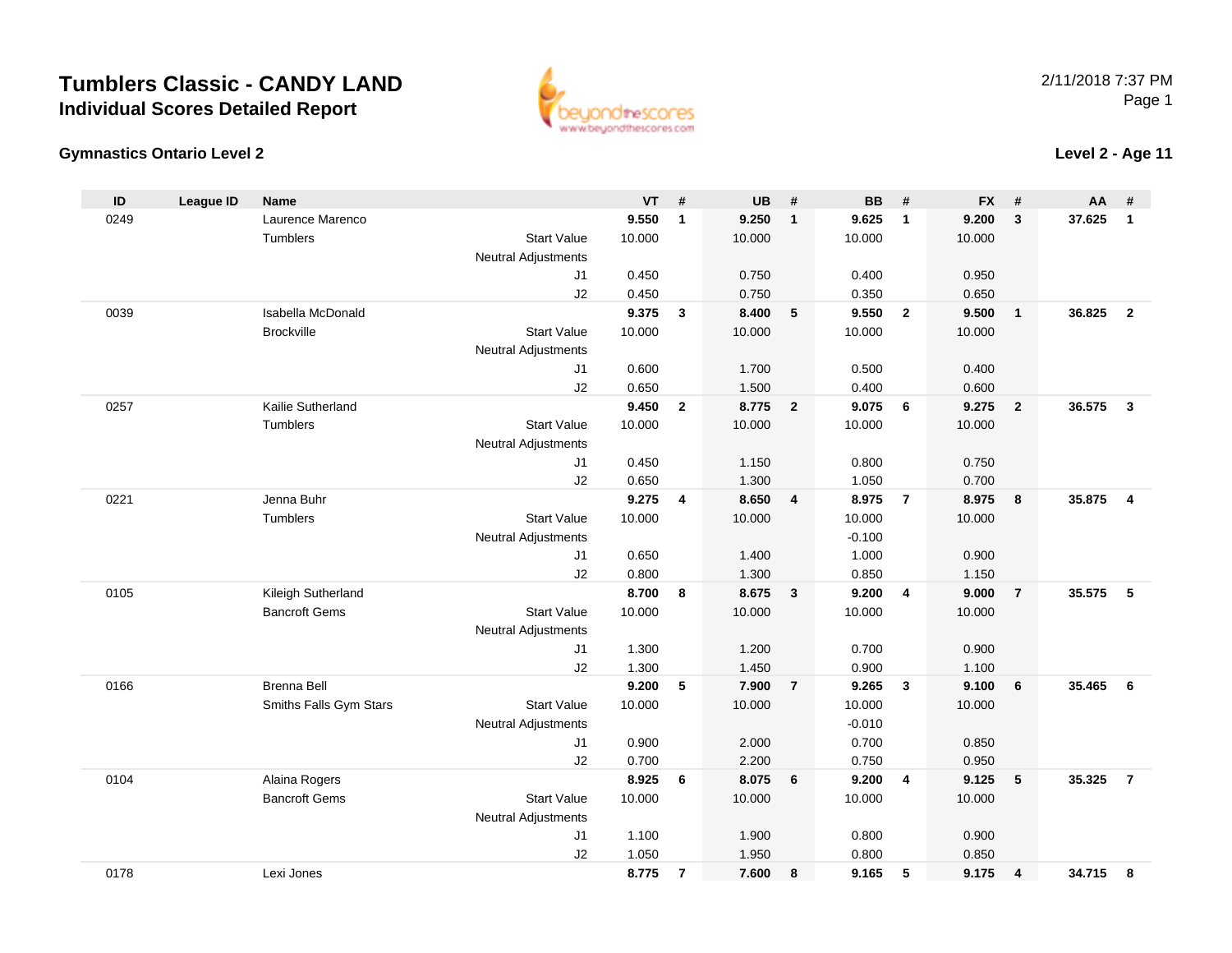

#### 2/11/2018 7:37 PMPage 2

| Smiths Falls Gym Stars | <b>Start Value</b>         | 10.000 | 10.000 | 10.000   | 10.000 |  |
|------------------------|----------------------------|--------|--------|----------|--------|--|
|                        | <b>Neutral Adjustments</b> |        |        | $-0.010$ |        |  |
|                        | J1.                        | .150   | 2.300  | 0.800    | 0.800  |  |
|                        | J2                         | .300   | 2.500  | 0.850    | 0.850  |  |

### **Gymnastics Ontario Level 2**

**Level 2 - Age 12**

| ID   | League ID | <b>Name</b>            |                            | $VT$ # |                | <b>UB</b> | #              | <b>BB</b> | #              | <b>FX</b> | #                       | <b>AA</b> | #              |
|------|-----------|------------------------|----------------------------|--------|----------------|-----------|----------------|-----------|----------------|-----------|-------------------------|-----------|----------------|
| 0229 |           | <b>Piper Davies</b>    |                            | 9.700  | 1              | 9.250     | $\mathbf 1$    | 9.550     | $\mathbf{2}$   | 9.625     | $\mathbf 1$             | 38.125    | 1              |
|      |           | Tumblers               | <b>Start Value</b>         | 10.000 |                | 10.000    |                | 10.000    |                | 10.000    |                         |           |                |
|      |           |                        | <b>Neutral Adjustments</b> |        |                |           |                |           |                |           |                         |           |                |
|      |           |                        | J1                         | 0.250  |                | 0.750     |                | 0.350     |                | 0.300     |                         |           |                |
|      |           |                        | J2                         | 0.350  |                | 0.750     |                | 0.550     |                | 0.450     |                         |           |                |
| 0193 |           | Elizabeth Ross         |                            | 8.900  | 4              | 9.100     | $\overline{2}$ | 9.625     | $\overline{1}$ | 9.600     | $\overline{\mathbf{2}}$ | 37.225    | $\overline{2}$ |
|      |           | Smiths Falls Gym Stars | <b>Start Value</b>         | 10.000 |                | 10.000    |                | 10.000    |                | 10.000    |                         |           |                |
|      |           |                        | Neutral Adjustments        |        |                |           |                |           |                |           |                         |           |                |
|      |           |                        | J1                         | 1.250  |                | 1.000     |                | 0.300     |                | 0.400     |                         |           |                |
|      |           |                        | J2                         | 0.950  |                | 0.800     |                | 0.450     |                | 0.400     |                         |           |                |
| 0194 |           | Abby Wallace           |                            | 9.500  | $\overline{2}$ | 8.375     | $\overline{4}$ | 9.215     | $\mathbf{3}$   | 9.350     | $\mathbf{3}$            | 36.440    | 3              |
|      |           | Smiths Falls Gym Stars | <b>Start Value</b>         | 10.000 |                | 10.000    |                | 10.000    |                | 10.000    |                         |           |                |
|      |           |                        | Neutral Adjustments        |        |                |           |                | $-0.010$  |                |           |                         |           |                |
|      |           |                        | J1                         | 0.500  |                | 1.600     |                | 0.850     |                | 0.600     |                         |           |                |
|      |           |                        | J2                         | 0.500  |                | 1.650     |                | 0.700     |                | 0.700     |                         |           |                |
| 0175 |           | Carly Fleming          |                            | 9.025  | 3              | 8.400     | 3              | 8.950     | -4             | 9.025     | $\overline{4}$          | 35.400    | 4              |
|      |           | Smiths Falls Gym Stars | <b>Start Value</b>         | 10.000 |                | 10.000    |                | 10.000    |                | 10.000    |                         |           |                |
|      |           |                        | Neutral Adjustments        |        |                |           |                |           |                |           |                         |           |                |
|      |           |                        | J1                         | 0.950  |                | 1.650     |                | 1.100     |                | 1.050     |                         |           |                |
|      |           |                        | J2                         | 1.000  |                | 1.550     |                | 1.000     |                | 0.900     |                         |           |                |

#### **Gymnastics Ontario Level 2**

**Level 2 - Age 13/14**

| ID   | League ID | <b>Name</b>        |                            | <b>VT</b> | # | <b>UB</b> | #  | <b>BB</b> | -# | $FX$ # |    | $AA$ #   |  |
|------|-----------|--------------------|----------------------------|-----------|---|-----------|----|-----------|----|--------|----|----------|--|
| 0239 |           | Kaylee-Ann Leblanc |                            | 9.250     |   | 8.850     |    | 9.300     |    | 9.325  |    | 36.725   |  |
|      |           | Tumblers           | <b>Start Value</b>         | 10.000    |   | 10.000    |    | 10.000    |    | 10.000 |    |          |  |
|      |           |                    | <b>Neutral Adjustments</b> |           |   |           |    |           |    |        |    |          |  |
|      |           |                    | J1                         | 0.750     |   | 1.200     |    | 0.700     |    | 0.600  |    |          |  |
|      |           |                    | J2                         | 0.750     |   | 1.100     |    | 0.700     |    | 0.750  |    |          |  |
| 0258 |           | Tia Swist          |                            | 9.025     |   | 8.675     | -2 | 9.200     | 2  | 9.225  | -2 | 36.125 2 |  |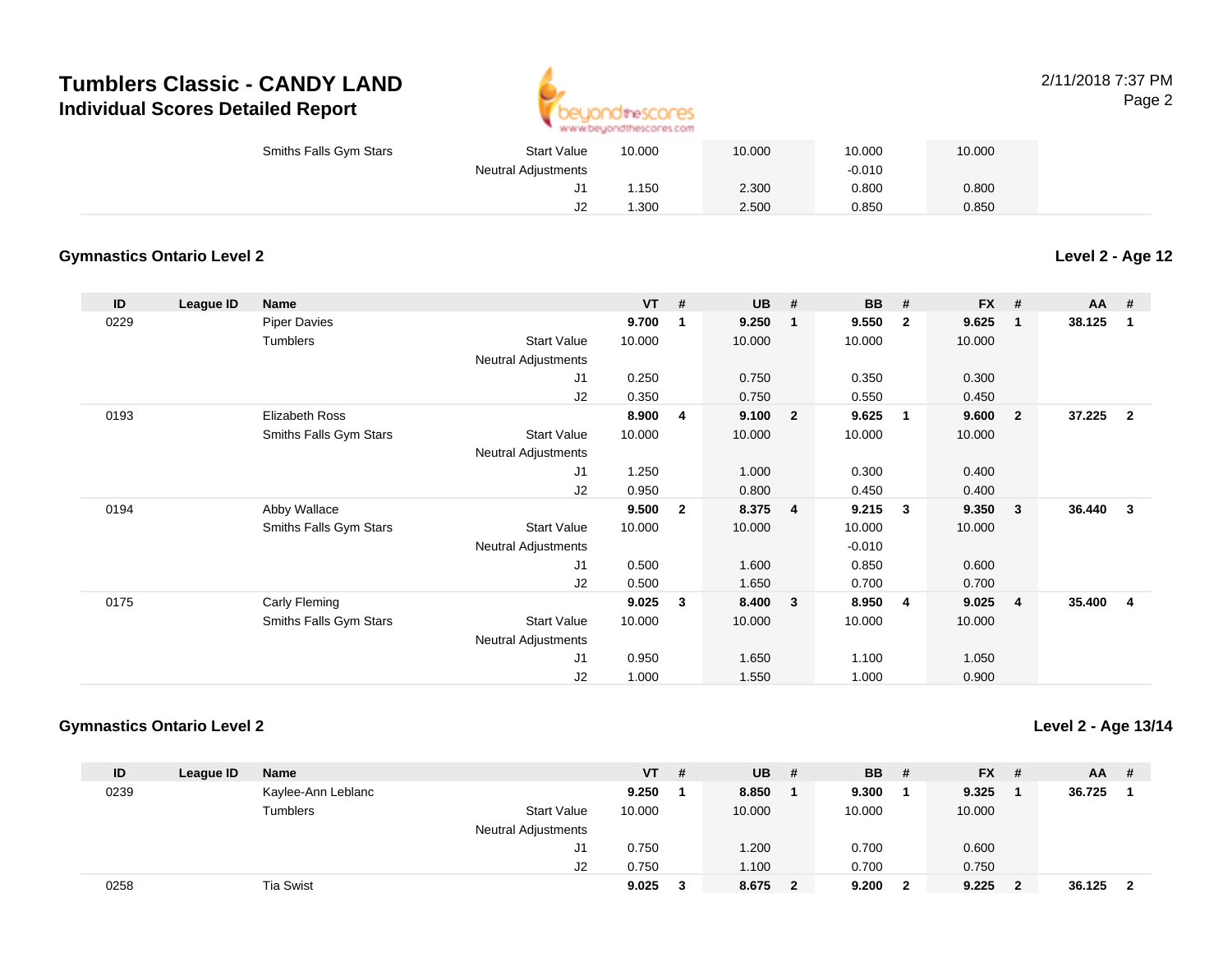

2/11/2018 7:37 PMPage 3

|      | Tumblers             | <b>Start Value</b><br><b>Neutral Adjustments</b> | 10.000 |                         | 10.000  | 10.000 | 10.000 |   |        |   |
|------|----------------------|--------------------------------------------------|--------|-------------------------|---------|--------|--------|---|--------|---|
|      |                      | J1                                               | 1.100  |                         | 1.350   | 0.800  | 0.700  |   |        |   |
|      |                      | J2                                               | 0.850  |                         | 1.300   | 0.800  | 0.850  |   |        |   |
| 0103 | Paige Sunstrum       |                                                  | 9.175  | $\overline{\mathbf{2}}$ | 8.075 3 | 9.300  | 9.200  | 3 | 35.750 | 3 |
|      | <b>Bancroft Gems</b> | <b>Start Value</b>                               | 10.000 |                         | 10.000  | 10.000 | 10.000 |   |        |   |
|      |                      | <b>Neutral Adjustments</b>                       |        |                         |         |        |        |   |        |   |
|      |                      | J1                                               | 0.800  |                         | 1.850   | 0.800  | 0.850  |   |        |   |
|      |                      | J2                                               | 0.850  |                         | 2.000   | 0.600  | 0.750  |   |        |   |

#### **Gymnastics Ontario Level 2**

**ID League ID Name VT # UB # BB # FX # AA #** 0038 Kacey Croteau **9.350 <sup>2</sup> 7.950 <sup>4</sup> 9.500 <sup>2</sup> 9.050 <sup>2</sup> 35.850 <sup>1</sup>** Brockville Start Value 10.000 10.000 10.000 10.000 Neutral Adjustments J1 0.500 2.000 0.500 0.900 J2 0.800 2.100 0.500 1.000 0036 Kailin Backus **9.075 <sup>4</sup> 8.100 <sup>3</sup> 9.550 <sup>1</sup> 9.100 <sup>1</sup> 35.825 <sup>2</sup> Brockville**  Start Value 10.000 10.000 10.000 10.000 Neutral Adjustments J1 0.900 2.000 0.400 0.950 J2 0.950 1.800 0.500 0.850 0348 Alexis Walter **9.425 <sup>1</sup> 7.900 <sup>5</sup> 8.875 <sup>4</sup> 8.825 <sup>3</sup> 35.025 <sup>3</sup> Brockville**  Start Value 10.000 10.000 10.000 10.000 Neutral Adjustments J1 0.550 2.200 1.100 1.100 J2 0.600 2.000 1.150 1.250 0181 Maria Korenis **8.650 <sup>7</sup> 8.625 <sup>1</sup> 8.590 <sup>5</sup> 8.650 <sup>4</sup> 34.515 <sup>4</sup>** Smiths Falls Gym Stars Start Valuee 10.000 10.000 10.000 10.000 Neutral Adjustments $\sim$  -0.010 1.300 J1 1.400 1.350 1.300 1.400 J2 1.300 1.400 1.500 1.300 0107 Hailie Schweig **9.225 <sup>3</sup> 7.775 <sup>6</sup> 8.975 <sup>3</sup> 8.275 <sup>7</sup> 34.250 <sup>5</sup>** Bancroft Gems Start Valuee 10.000 10.000 10.000 10.000 Neutral Adjustments J1 0.850 2.250 1.100 1.700 J2 0.700 2.200 0.950 1.750 0235Eliza MacLean-Butts **8.725 <sup>6</sup> 8.325 <sup>2</sup> 8.265 <sup>7</sup> 8.525 <sup>5</sup> 33.840 <sup>6</sup>**

**Level 2 - Ages 9/10**